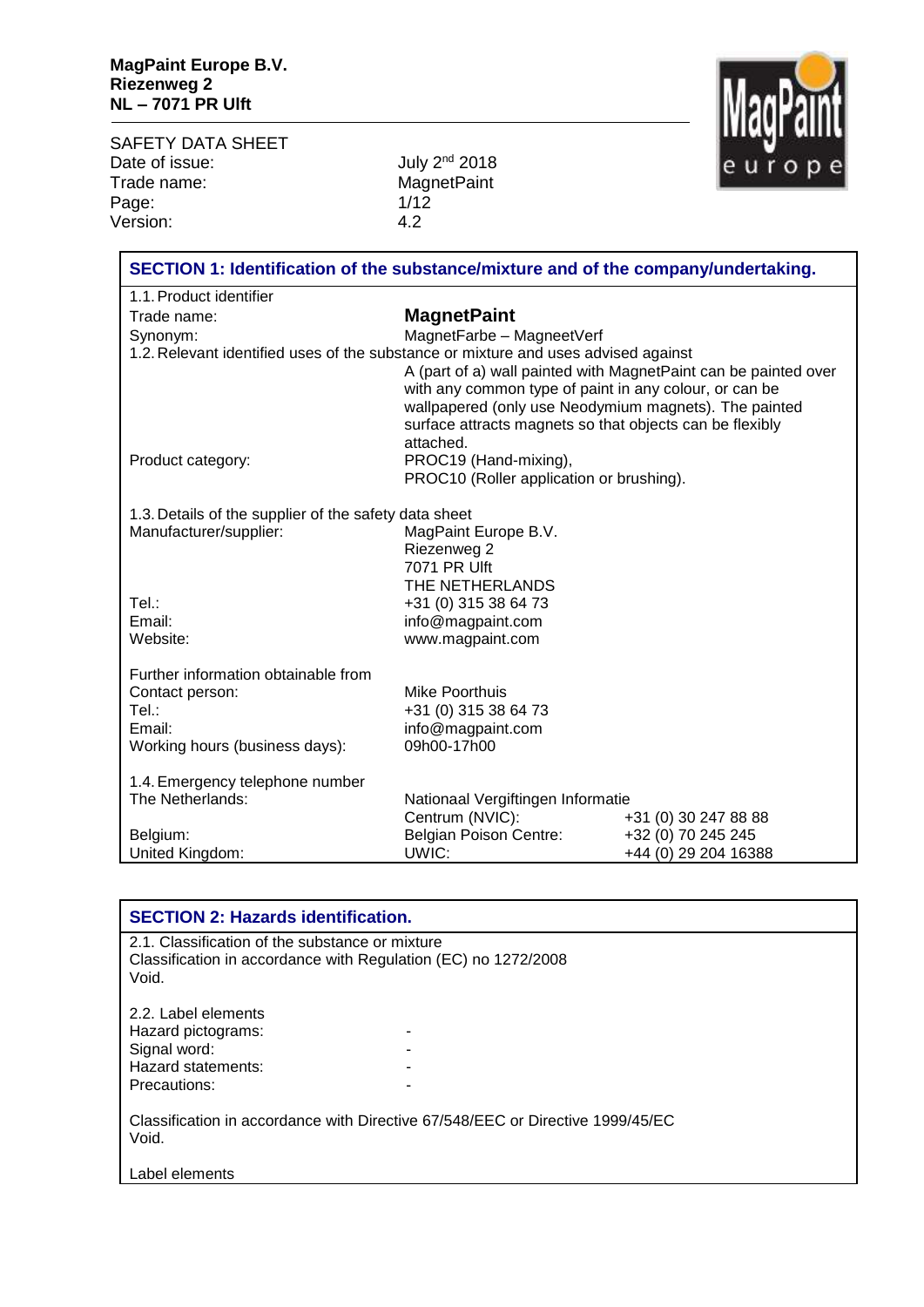

## SAFETY DATA SHEET<br>Date of issue: Date of issue: July 2<sup>nd</sup> 2018 Trade name: WagnetPaint

Page: 2/12<br>Version: 2/12

| - - - - -<br>Version:                           | 4.2 |  |
|-------------------------------------------------|-----|--|
| Hazard symbols:                                 |     |  |
| Classification of the labelling:                |     |  |
| Risk phrase(s):                                 |     |  |
| Safety advice:                                  | -   |  |
| Hazard-determining components for<br>labelling: |     |  |
| 2.3. Other hazards                              |     |  |
| Results of PBT and vPvB assessment              |     |  |
| PBT:                                            | No. |  |
| vPvB:                                           | No  |  |

| <b>SECTION 3: Composition/information on ingredients.</b> |                                                                 |  |
|-----------------------------------------------------------|-----------------------------------------------------------------|--|
| 3.1. Substances                                           |                                                                 |  |
| Not applicable.                                           |                                                                 |  |
|                                                           |                                                                 |  |
| 3.2. Mixtures                                             |                                                                 |  |
| Chemical description:                                     | Preparation comprising the following component(s), water base   |  |
|                                                           | and (other) unclassified components.                            |  |
| Iron oxide                                                |                                                                 |  |
| $CAS#$ :                                                  | 1309-38-2                                                       |  |
| EC#                                                       | 215-169-8                                                       |  |
| $Index#$ :                                                |                                                                 |  |
| REACH reg.#:                                              |                                                                 |  |
| Content (W/W):                                            | $60 - 80 %$                                                     |  |
| Danger, 1272/2008/EC:                                     |                                                                 |  |
| Note:                                                     | Respirable crystalline silicon can be present in concentrations |  |
|                                                           | <1% (SWERF method, www.crystallinesilica.eu).                   |  |
|                                                           |                                                                 |  |
| Titanium dioxide                                          |                                                                 |  |
| $CAS#$ :                                                  | 13463-67-7                                                      |  |
| $EC#$ :                                                   | 236-675-5                                                       |  |
| $Index#$ :                                                |                                                                 |  |
| REACH reg.#:                                              | 01-2119489379-17                                                |  |
| Content (W/W):                                            | $1 - 5%$                                                        |  |
| Danger, 1272/2008/EC:                                     |                                                                 |  |
|                                                           |                                                                 |  |
| Full text of H- and EUH-phrase(s):                        | see section 16.                                                 |  |

| <b>SECTION 4: First aid measures.</b>                                          |                                                                                                                                                                                                                                                       |
|--------------------------------------------------------------------------------|-------------------------------------------------------------------------------------------------------------------------------------------------------------------------------------------------------------------------------------------------------|
| 4.1. Description of first aid measures<br>General information:<br>Eye contact: | If in doubt or if symptoms persist, seek medical attention.<br>Mild irritation, mechanical damage. Flush eyes thoroughly with<br>water (for at least 10 minutes) while holding eyelids open. Then<br>immediately consult a physician/ophthalmologist. |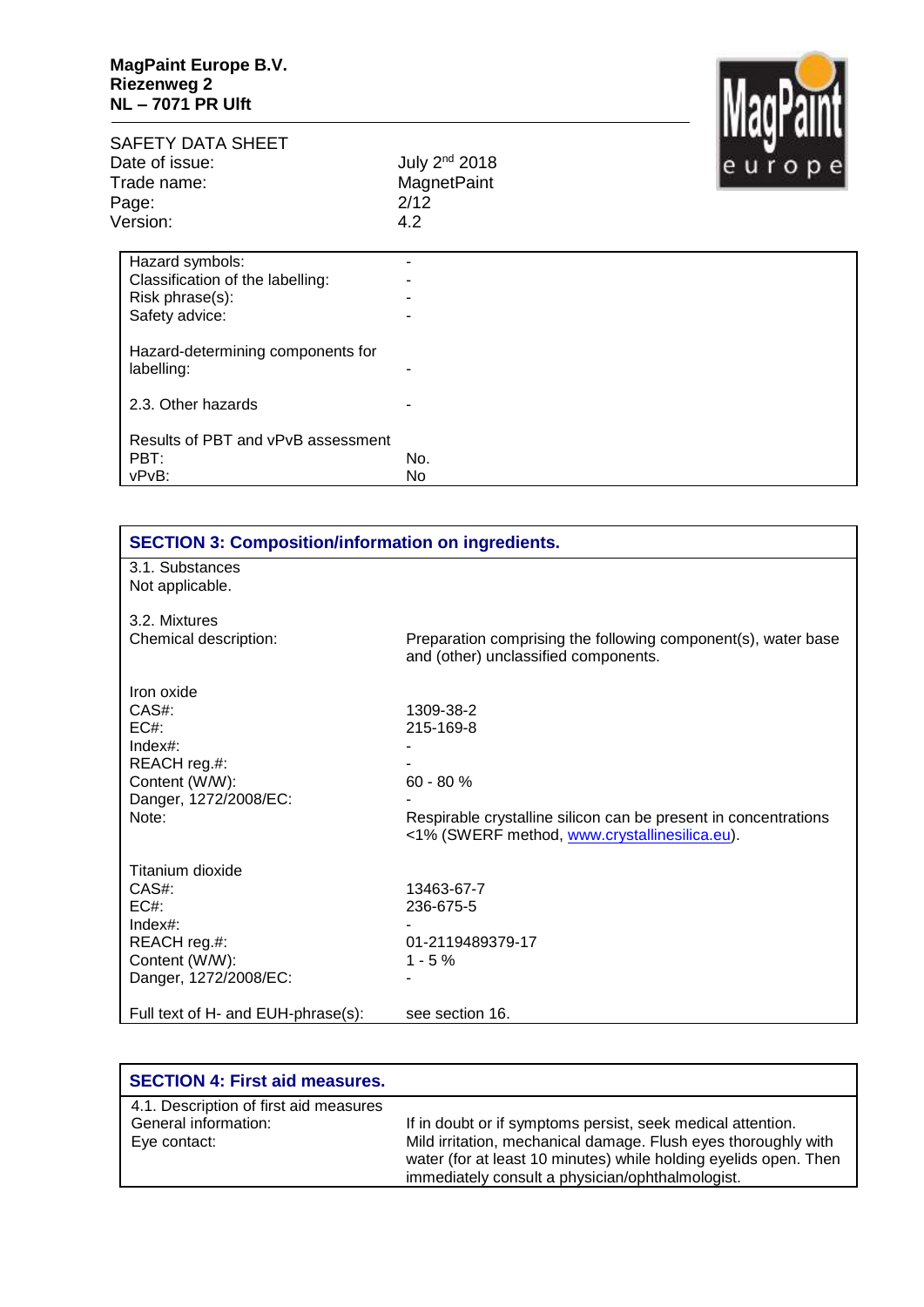SAFETY DATA SHEET<br>Date of issue: Trade name Page: Version:

| ade name:<br>age:                                                | MagnetPaint<br>3/12                                                                                                                                                                                                               |
|------------------------------------------------------------------|-----------------------------------------------------------------------------------------------------------------------------------------------------------------------------------------------------------------------------------|
| ersion:                                                          | 4.2                                                                                                                                                                                                                               |
| Skin contact:                                                    | Remove mechanically, wash with plenty of soap and water,<br>liberally apply skin cream to clean skin. Consult a physician in<br>case of persistent pain or redness.                                                               |
| Ingestion:                                                       | Rinse mouth with water and give two glasses of water to drink<br>(Never make an unconscious person drink fluids because of risk<br>of suffocation). Do NOT induce vomiting. If symptoms develop:<br>Get medical advice/attention. |
| If aerosol or vapour is inhaled                                  |                                                                                                                                                                                                                                   |
| in high concentrations:                                          | Take the person into the fresh air, keep him warm, let him rest.<br>If symptoms occur (e.g. breathing difficulties) medical attention<br>is required.                                                                             |
| 4.2. Most important symptoms and effects, both acute and delayed |                                                                                                                                                                                                                                   |
| المستنقص الصمالميا                                               | No las sua significant effects or subject bo-seds. Conding dust of                                                                                                                                                                |

July 2<sup>nd</sup> 2018

| 4.2. Most important symptoms and effects, both acute and delayed |                                                                                                                                  |
|------------------------------------------------------------------|----------------------------------------------------------------------------------------------------------------------------------|
| Inhalation:                                                      | No known significant effects or critical hazards. Sanding dust of<br>reacted material may cause irritation of respiratory tract. |
| Skin contact:                                                    | By mechanical damage (particles): redness, irritation.                                                                           |
| Eye contact:                                                     | By mechanical damage (particles): serious eye irritation,<br>redness and pain. Solid dust particles may damage the cornea.       |
| Ingestion:                                                       | Irritation, harmful, stomach aches, diarrhoea, nausea, organ<br>damage.                                                          |
|                                                                  |                                                                                                                                  |

4.3. Indication of any immediate medical attention and special treatment needed<br>Further medical treatment: Symptomatic treatment and supportive the Symptomatic treatment and supportive therapy as prescribed.

| <b>SECTION 5: Firefighting measures.</b>                   |                                                                                                                                                                                                                                                                                                                                                      |  |
|------------------------------------------------------------|------------------------------------------------------------------------------------------------------------------------------------------------------------------------------------------------------------------------------------------------------------------------------------------------------------------------------------------------------|--|
| 5.1. Extinguishing media                                   |                                                                                                                                                                                                                                                                                                                                                      |  |
| Suitable extinguishing media:                              | Use CO <sub>2</sub> , ABC powder. Fight larger fires with water spray.                                                                                                                                                                                                                                                                               |  |
|                                                            | Unsuitable extinguishing media for safety reasons: Direct water stream may be ineffective.                                                                                                                                                                                                                                                           |  |
| 5.2. Special hazards arising from the substance or mixture |                                                                                                                                                                                                                                                                                                                                                      |  |
| Special hazards:                                           | Not classified as flammable. In case of fire, hazardous and toxic<br>vapours may be released. Possible decomposition products are:<br>carbon monoxide and carbon dioxide.                                                                                                                                                                            |  |
| 5.3. Advice for fire-fighters                              |                                                                                                                                                                                                                                                                                                                                                      |  |
| Protection of fire-fighters:                               | For fire-fighters, mouth and nose protection with independent air<br>supply (breathing apparatus) and full (chemical) protective<br>clothing are mandatory. Use qualified personnel who are well<br>aware of the dangers of this product. After use, clean the<br>equipment thoroughly (shower, clean clothing thoroughly and<br>check suitability). |  |
| Additional information:                                    | If closed containers are exposed to fire, keep cool with water.                                                                                                                                                                                                                                                                                      |  |

| <b>SECTION 6: Accidental release measures.</b>      |                                                           |
|-----------------------------------------------------|-----------------------------------------------------------|
| 6.1. Personal precautions, protective equipment and |                                                           |
| emergency procedures                                | Wear appropriate personal protective equipment, including |
|                                                     | safety glasses, personal protective clothing and chemical |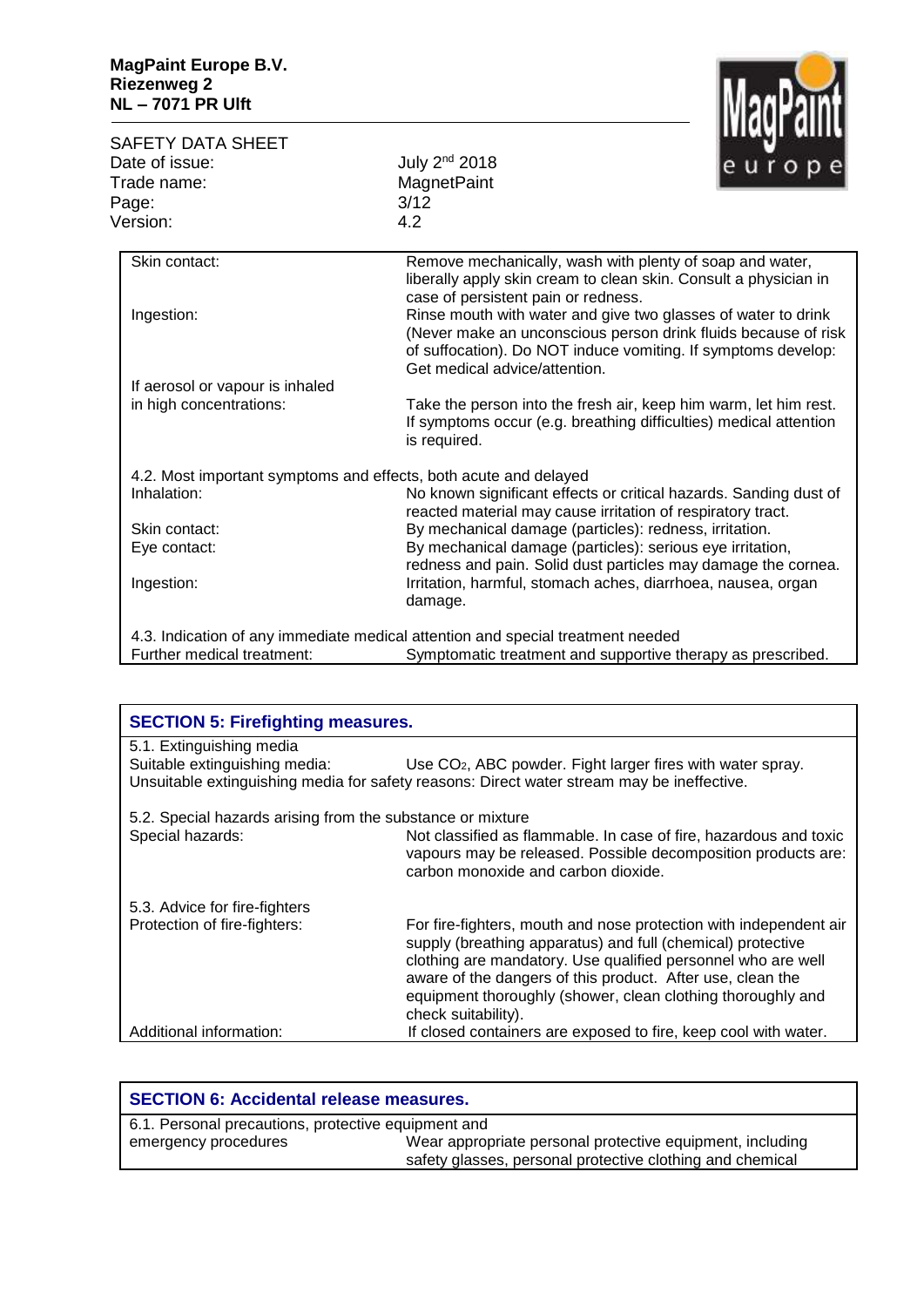SAFETY DATA SHEET<br>Date of issue: Date of issue: July 2<sup>nd</sup> 2018 Trade name: WagnetPaint Page: 4/12<br>Version: 4.2 Version:



|                                               | resistant gloves when cleaning up major spillages. Ventilate the<br>area.                                                                                                                                                   |
|-----------------------------------------------|-----------------------------------------------------------------------------------------------------------------------------------------------------------------------------------------------------------------------------|
| 6.2. Environmental precautions                | Prevent product from entering sewers or surface water. If<br>significant quantities are being released in the environment,<br>inform the local authorities. Do not allow to enter the soil or<br>subsoil.                   |
| 6.3. Methods and material for containment and |                                                                                                                                                                                                                             |
| cleaning up                                   | Contain and collect spillages with non-combustible absorbent<br>materials e.g. sand, earth, vermiculite, diatomaceous earth and<br>place in a suitable container. Wash the spillage area clean with<br>water and detergent. |
| 6.4. Reference to other sections              | Information regarding safe handling – see section 7.<br>Information regarding personal protective equipment – see<br>section 8.<br>Information regarding disposal – see section 13.                                         |

| <b>SECTION 7: Handling and storage.</b>                                       |                                                                                                                                                                                                                                                                                                           |
|-------------------------------------------------------------------------------|-----------------------------------------------------------------------------------------------------------------------------------------------------------------------------------------------------------------------------------------------------------------------------------------------------------|
| 7.1. Precautions for safe handling                                            |                                                                                                                                                                                                                                                                                                           |
| Handling:                                                                     | When handling observe the usual precautionary measures for<br>chemicals. Do not breathe vapour. Workers should wash hands<br>and face before eating, drinking and smoking. Material contains<br>metal particles as filler; mix carefully before use. Do not dilute or<br>mix with other (paint) products. |
| Information about fire - and explosion protection: No specific requirements   |                                                                                                                                                                                                                                                                                                           |
| 7.2. Conditions for safe storage, including any incompatibilities<br>Storage: | Keep container tightly closed in a cool, well-ventilated place.<br>Containers which are opened must be carefully resealed and<br>kept upright to prevent leakage. Keep away from direct sunlight<br>Avoid moisture from entering by keeping the containers tightly<br>closed when not in use.             |
|                                                                               | Requirements to be met by storerooms and receptacles: Preferably keep in the original packaging.                                                                                                                                                                                                          |
| Suitable packaging material:                                                  | Original packaging. Closed, coated tin or plastic can.<br>Suitable material for tanks and pipelines: Stainless steel, coated steel, polyethylene.<br>Information about storage in one common storage facility: Keep away from oxidants, strong bases and                                                  |
|                                                                               | acids.                                                                                                                                                                                                                                                                                                    |
|                                                                               | Further information about storage conditions: Recommended storage temperature 1 - 49 °C.                                                                                                                                                                                                                  |
| 7.3. Specific end use(s)                                                      | No further relevant information available.                                                                                                                                                                                                                                                                |

| <b>SECTION 8: Exposure controls/personal protection.</b>                |                  |
|-------------------------------------------------------------------------|------------------|
| 8.1. Control parameters.                                                |                  |
| Ingredients with limit values that require monitoring at the workplace: |                  |
| Product information:                                                    | Titanium dioxide |
| CAS#: 13463-67-7                                                        |                  |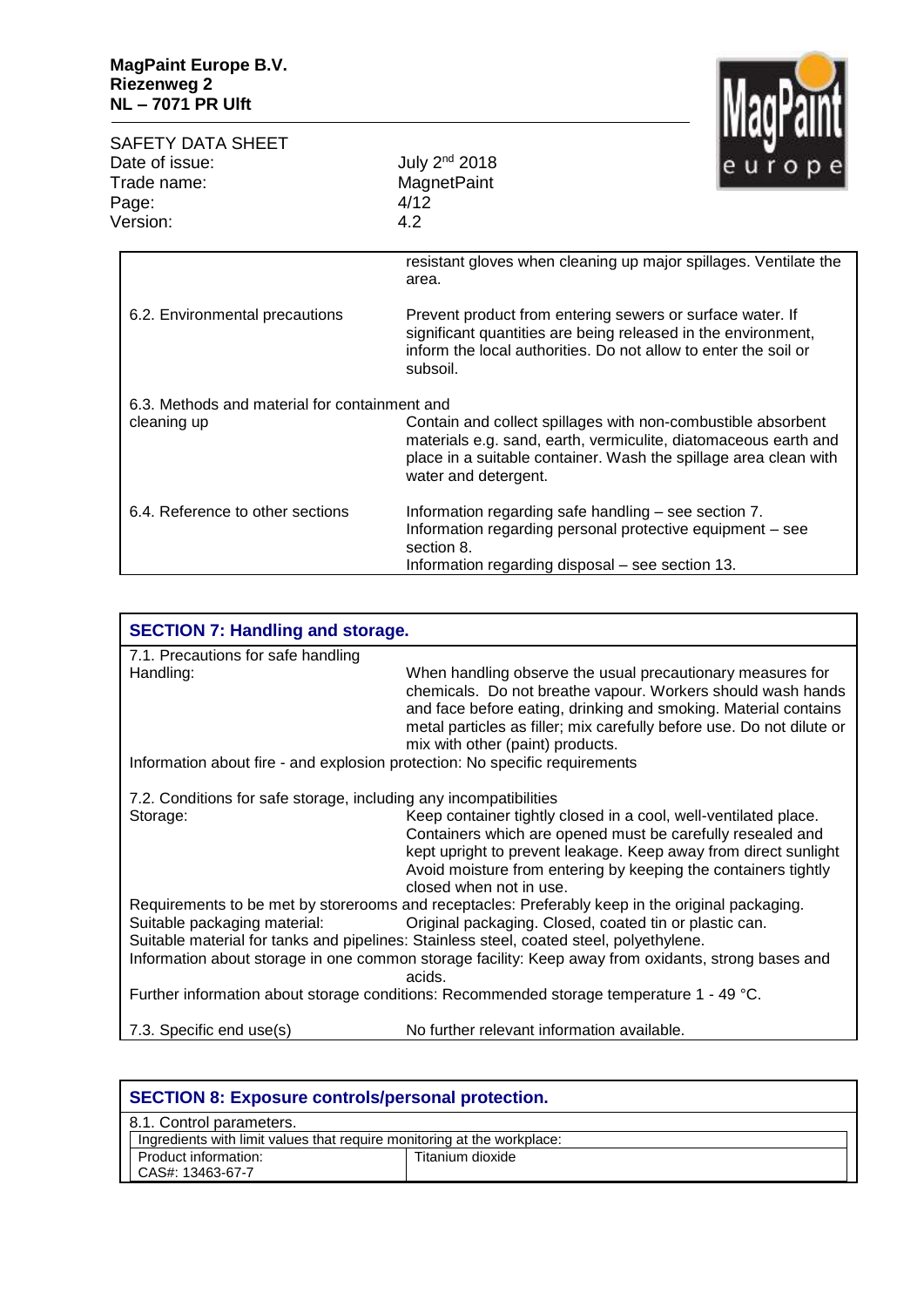

SAFETY DATA SHEET<br>Date of issue: Date of issue: July 2<sup>nd</sup> 2018 Trade name: WagnetPaint Page: 5/12<br>Version: 5/12 Version:

| TWA8h                                                        | $mg/m3$ (ppm)            | Belgium, Spain<br>6 (-) Denmark<br>3 (-) Switzerland | 10 (-) formerly Dutch value, France, England,<br>5 (-) Norway, Austria, Sweden |                                   |
|--------------------------------------------------------------|--------------------------|------------------------------------------------------|--------------------------------------------------------------------------------|-----------------------------------|
| TWA 15 minutes                                               |                          | 10 (-) Austria                                       |                                                                                |                                   |
|                                                              |                          |                                                      |                                                                                |                                   |
| Dangerous ingredients with DN(M)EL:                          |                          |                                                      |                                                                                |                                   |
| Product information:<br>Titanium dioxide<br>CAS#: 13463-67-7 | Exposure                 | Value                                                | Unit                                                                           | Population /<br>Effects           |
| DN(M)EL                                                      | Short-term<br>dermal     | $\blacksquare$                                       | mg/kg bw/day                                                                   | Workers<br>Local                  |
| DN(M)EL                                                      | Short-term<br>inhalation | $\overline{a}$                                       | mg/m <sup>3</sup>                                                              | Workers<br>Local                  |
| DN(M)EL                                                      | Short-term<br>dermal     | $\blacksquare$                                       | mg/kg bw/day                                                                   | <b>Workers</b><br>Systemic        |
| DN(M)EL                                                      | Short-term<br>inhalation | ÷,                                                   | mg/m <sup>3</sup>                                                              | Workers<br>Systemic               |
| DN(M)EL                                                      | Long-term<br>dermal      | $\blacksquare$                                       | mg/kg bw/day                                                                   | Workers<br>Local                  |
| DN(M)EL                                                      | Long-term<br>inhalation  | 10                                                   | mg/m <sup>3</sup>                                                              | Workers<br>Local                  |
| DN(M)EL                                                      | Long-term<br>dermal      | $\blacksquare$                                       | mg/kg bw/day                                                                   | Workers<br>Systemic               |
| DN(M)EL                                                      | Long-term<br>inhalation  | $\blacksquare$                                       | mg/m <sup>3</sup>                                                              | Workers<br>Systemic               |
| DN(M)EL                                                      | Short-term<br>dermal     | ÷,                                                   | mg/kg bw/day                                                                   | General<br>population<br>Local    |
| DN(M)EL                                                      | Short-term<br>inhalation | ÷,                                                   | mg/m <sup>3</sup>                                                              | General<br>population<br>Local    |
| DN(M)EL                                                      | Short-term<br>dermal     | $\blacksquare$                                       | mg/kg bw/day                                                                   | General<br>population<br>Systemic |
| DN(M)EL                                                      | Short-term<br>inhalation | ÷,                                                   | mg/m <sup>3</sup>                                                              | General<br>population<br>Systemic |
| DN(M)EL                                                      | Short-term<br>Oral       | ä,                                                   | mg/kg bw/day                                                                   | General<br>population<br>Systemic |
| DN(M)EL                                                      | Long-term<br>dermal      | ÷,                                                   | mg/kg bw/day                                                                   | General<br>population<br>Systemic |
| DN(M)EL                                                      | Long-term<br>inhalation  | $\blacksquare$                                       | mg/m <sup>3</sup>                                                              | General<br>population<br>Systemic |
| DN(M)EL                                                      | Long-term<br>oral        | 700                                                  | mg/kg bw/day                                                                   | General<br>population<br>Systemic |
| DN(M)EL                                                      | Long-term<br>dermal      | $\overline{a}$                                       | mg/kg bw/day                                                                   | General<br>population<br>Local    |
| DN(M)EL                                                      | Long-term<br>inhalation  | 10                                                   | mg/m <sup>3</sup>                                                              | General<br>population             |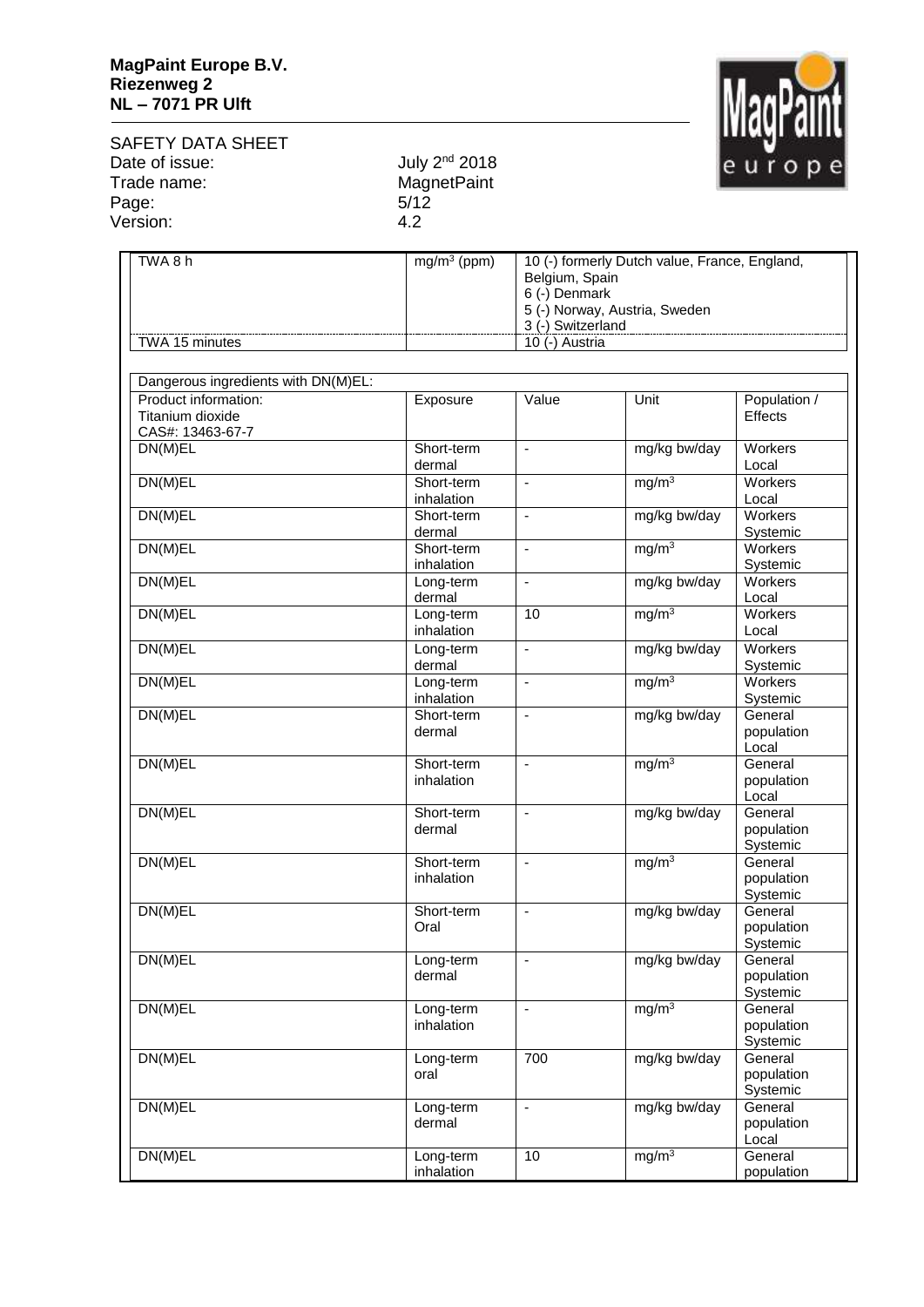

SAFETY DATA SHEET Date of issue: July 2<sup>nd</sup> 2018 Trade name: MagnetPaint Page: 6/12 Version: 4.2

| Dangerous ingredients with PNEC:                             |       |           |                              |
|--------------------------------------------------------------|-------|-----------|------------------------------|
| Product information:<br>Titanium dioxide<br>CAS#: 13463-67-7 | Value | Unit      | Compartment                  |
| <b>PNEC</b>                                                  | 0.127 | mq/l      | Fresh water                  |
| <b>PNEC</b>                                                  |       | mg/l      | Marine water                 |
| <b>PNEC</b>                                                  | 0.61  | mg/l      | Intermittent releases        |
| <b>PNEC</b>                                                  | 100   | mq/l      | STP (sewage treatment plant) |
| <b>PNEC</b>                                                  | 1000  | mg/kg dwt | Sediment fresh water         |
| <b>PNEC</b>                                                  | 100   | mg/kg dwt | Sediment marine water        |
| <b>PNEC</b>                                                  | 100   | mg/kg wwt | Soil                         |
| <b>PNEC</b>                                                  | 1667  | mg/l      | Oral                         |

8.2. Exposure controls Personal protection: Do not smoke, eat or drink whilst working. Wear suitable protective clothing (preferably cotton). Mouth and nose protection: Required in insufficiently ventilated working areas. Wear suitable autonomous breathing apparatus in case of insufficient ventilation or if required by company regulations. Skin and body: Wear suitable protective clothing (overalls, preferably thick cotton or disposable protective suit), gloves and eye/face protection. Wash hands before breaks and at the end of work. Remove immediately all contaminated clothing. Store working clothes separately. Do not use solvents or thinner. Hands: Wash hands before breaks and at the end of work. Wear protective gloves if skin contact may occur (EN 374). Selection of the glove material on consideration of the penetration times, rates of diffusion and degradation (e.g. nitrile rubber, minimum layer thickness: 0.4 mm, butyl rubber (0.7 mm) or PVC (0.7 mm), for breakthrough time > 480 minutes, level 6).Do not rub eyes with dirty hands. Eyes: Safety goggles with side-shields (EN 166). Eye shower. Measuring procedures: In order to establish compliance with an exposure limit and to establish that exposure is properly controlled, it may be necessary to determine the concentration of the substances in the inhalation zone or in the general workspace. Environmental exposure control: Do not disperse product residues into the environment.

| <b>SECTION 9: Physical and chemical properties.</b>        |                          |  |
|------------------------------------------------------------|--------------------------|--|
| 9.1. Information on basic physical and chemical properties |                          |  |
| General information                                        |                          |  |
| Appearance                                                 |                          |  |
| Form:                                                      | Liquid (highly viscous). |  |
| Colour:                                                    | Dark grey.               |  |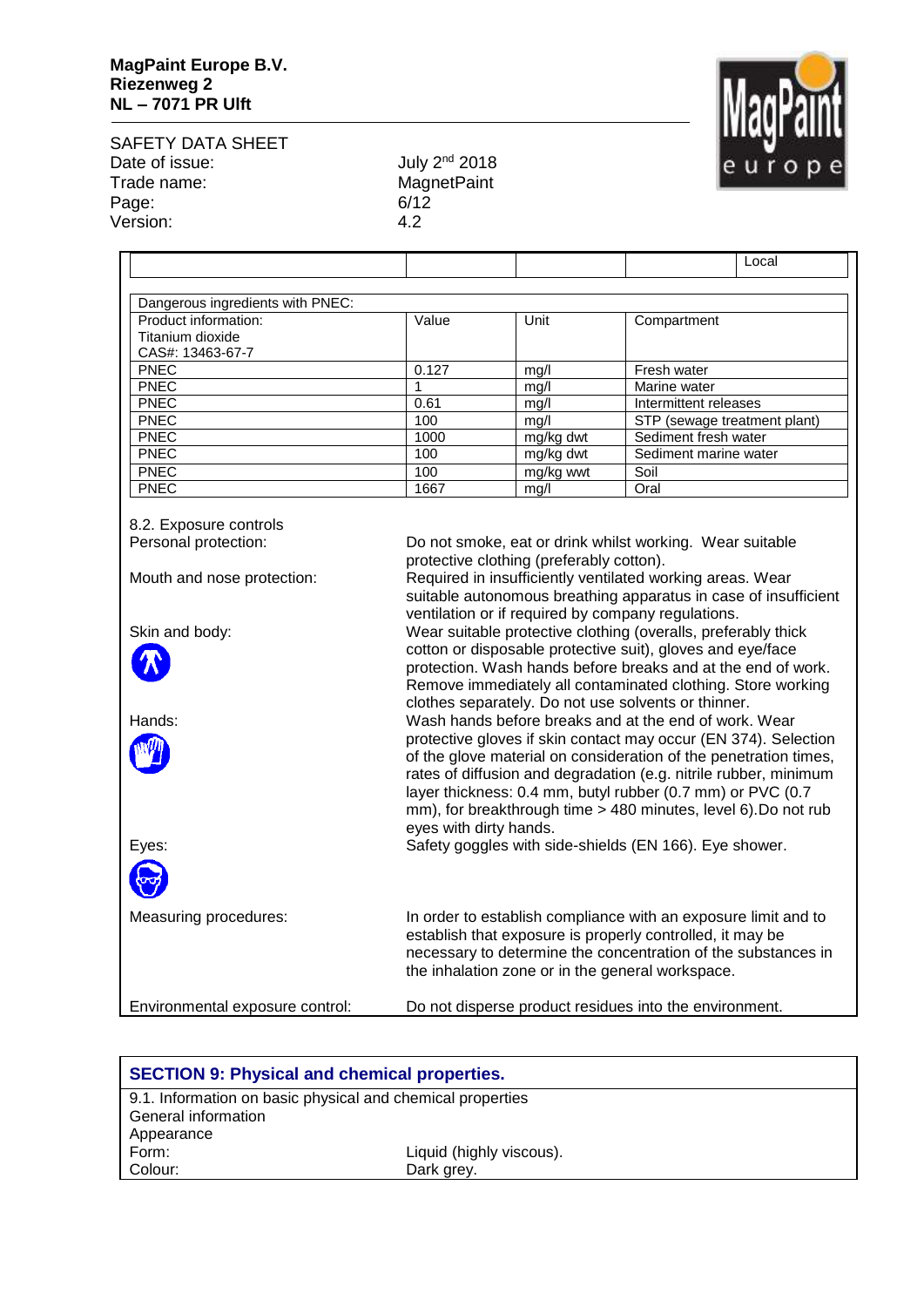

| Date of issue:<br>July 2 <sup>nd</sup> 2018<br><b>MagnetPaint</b><br>Trade name: |  |
|----------------------------------------------------------------------------------|--|
|                                                                                  |  |
|                                                                                  |  |
| 7/12<br>Page:                                                                    |  |
| Version:<br>4.2                                                                  |  |
|                                                                                  |  |
| Odour:<br>Slightly irritant.                                                     |  |
| Odour threshold:<br>Not determined.                                              |  |
| Not determined.<br>pH-value:                                                     |  |
| Change in condition                                                              |  |
| Melting point/melting range:<br>Not determined.                                  |  |
| Initial boiling point and boiling range:<br>Not determined.                      |  |
| $> 100 °C$ .<br>Flash point:                                                     |  |
| Flammability (solid, gas):<br>Not determined.                                    |  |
| Auto-ignition temperature:<br>Not determined.                                    |  |
| <b>Explosive limits</b>                                                          |  |
| Lower:<br>Not determined.                                                        |  |
| Not determined.<br>Upper:                                                        |  |
| Vapour pressure:<br>Not determined.                                              |  |
| Vapour density:<br>Not determined.                                               |  |
| Relative density:<br>2.4 (water = 1).                                            |  |
| Solubility in/miscibility with water:<br>Freely soluble.                         |  |
| Not determined.<br>Partition coefficient (n-octanol/water):                      |  |
| Decomposition temperature:<br>Not determined.                                    |  |
| Viscosity                                                                        |  |
| Dynamic:<br>Not determined.                                                      |  |
| Kinematic:<br>135 KU at 25 °C (Stormer viscometer, ASTM Method D-562).           |  |
| Not determined.<br>Explosive properties:                                         |  |
| Oxidising properties:<br>Not determined.                                         |  |
| 9.2. Other information                                                           |  |
| No VOC.<br>VOC content:                                                          |  |

| <b>SECTION 10: Stability and reactivity.</b>                         |                                                                                                                                                                                                            |
|----------------------------------------------------------------------|------------------------------------------------------------------------------------------------------------------------------------------------------------------------------------------------------------|
| 10.1. Reactivity                                                     | No specific data available.                                                                                                                                                                                |
| 10.2. Chemical stability<br>Thermal decomposition/                   | Stable under normal conditions.                                                                                                                                                                            |
| Conditions to avoid:                                                 | No specific data available.                                                                                                                                                                                |
| 10.3. Possibility of hazardous reactions No specific data available. |                                                                                                                                                                                                            |
| 10.4. Conditions to avoid                                            | Avoid high and low temperatures (loss of quality).                                                                                                                                                         |
| 10.5. Incompatible materials                                         | Keep separate from oxidizing agents, strong bases and acids.                                                                                                                                               |
| 10.6. Hazardous decomposition<br>products                            | Unlikely at the recommended storage temperature and under<br>normal conditions of use. In case of combustion: formation of<br>toxic and corrosive gases/vapours: carbon monoxide, carbon<br>dioxide, fume. |

| <b>SECTION 11: Toxicological information.</b> |
|-----------------------------------------------|
| 11.1. Toxicology information                  |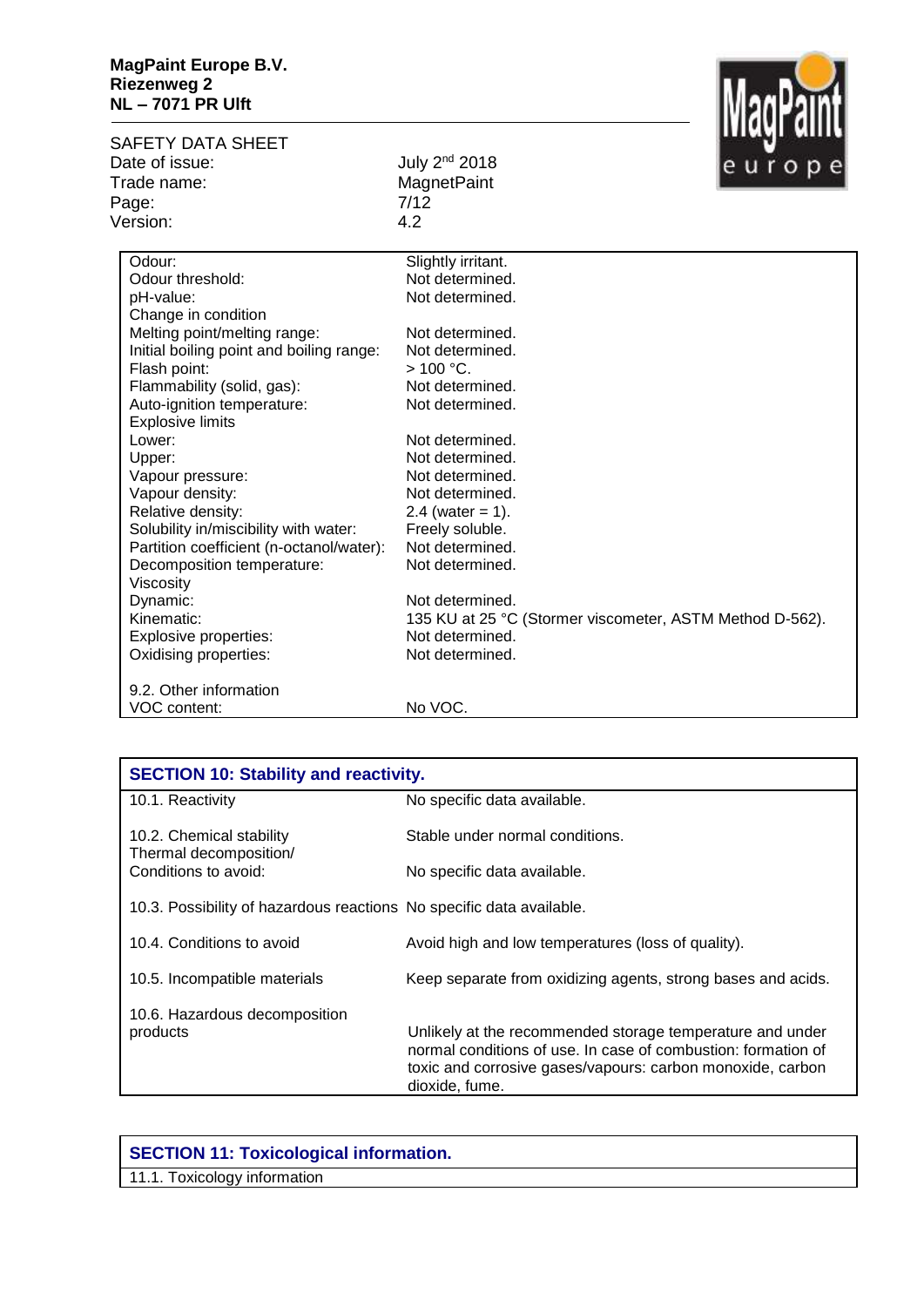

## SAFETY DATA SHEET<br>Date of issue: Date of issue: July 2<sup>nd</sup> 2018 Trade name: WagnetPaint Page: 8/12<br>Version: 8/12 Version:

| Acute toxicity.                                             |                  |                                                                                                  |  |
|-------------------------------------------------------------|------------------|--------------------------------------------------------------------------------------------------|--|
| LD/LC50 values relevant for classification:                 |                  |                                                                                                  |  |
|                                                             |                  |                                                                                                  |  |
| Product information:                                        | Titanium dioxide |                                                                                                  |  |
| CAS#: 13463-67-7<br>Oral                                    | LD50             | > 5000 mg/kg (rat female, OECD425)                                                               |  |
| Inhalation                                                  | LC50(4 h)        | 6.82 mg/m <sup>3</sup> (rat male)                                                                |  |
| Dermal                                                      | LD50             |                                                                                                  |  |
|                                                             |                  |                                                                                                  |  |
|                                                             |                  | The following health risk assessment is based on an assessment of the various ingredients in the |  |
| product.                                                    |                  |                                                                                                  |  |
|                                                             |                  |                                                                                                  |  |
| Primary irritant effect.                                    |                  |                                                                                                  |  |
| Effects on the eyes:                                        |                  | By mechanical damage (particles): irritation, serious eye                                        |  |
|                                                             |                  | irritation, redness and pain. Solid dust particles may damage                                    |  |
|                                                             | the cornea.      |                                                                                                  |  |
| Effects on the skin:                                        |                  | By mechanical damage (particles): redness, irritation.                                           |  |
|                                                             |                  |                                                                                                  |  |
| Chronic effects:                                            | Not classified.  |                                                                                                  |  |
| Mutagenicity of reproductive cells:                         | Not classified.  |                                                                                                  |  |
| Reproductive and                                            |                  |                                                                                                  |  |
| developmental toxicity:                                     | Not classified.  |                                                                                                  |  |
| Sensitisation:                                              |                  | Not classified.                                                                                  |  |
| CMR effects (carcinogenicity, mutagenicity and toxicity for |                  |                                                                                                  |  |
| reproduction):                                              |                  | Not classified. See section 15.                                                                  |  |
| Other information:                                          |                  | No further relevant information available.                                                       |  |

| 12.1. Toxicity<br>Ecotoxicity from the components. |                           |                                                                                         |
|----------------------------------------------------|---------------------------|-----------------------------------------------------------------------------------------|
| Aquatic toxicity:                                  |                           |                                                                                         |
| Product information:<br>CAS#: 13463-67-7           | Titanium dioxide          |                                                                                         |
| Fish<br>Water flea                                 | LC50(96 h)<br>EL50 (48 h) | > 10,000 mg/l (Cyprinodon variegatus, OECD 203)<br>> 100 mg/l (Daphnia magna, OECD 202) |
| Algae                                              | EC50 (72 h)               | 61 mg/l (Pseudokirchnerella subcapitata, EPA-<br>600/9-78-018)                          |

| 12.2. Persistence and degradability                     | Contains inorganic components.                               |
|---------------------------------------------------------|--------------------------------------------------------------|
| 12.3. Bioaccumulative potential                         | Significant accumulation in organisms is not to be expected. |
| 12.4. Mobility in soil                                  | The product is (partially) soluble in water.                 |
| Further ecological information.<br>General information: | -                                                            |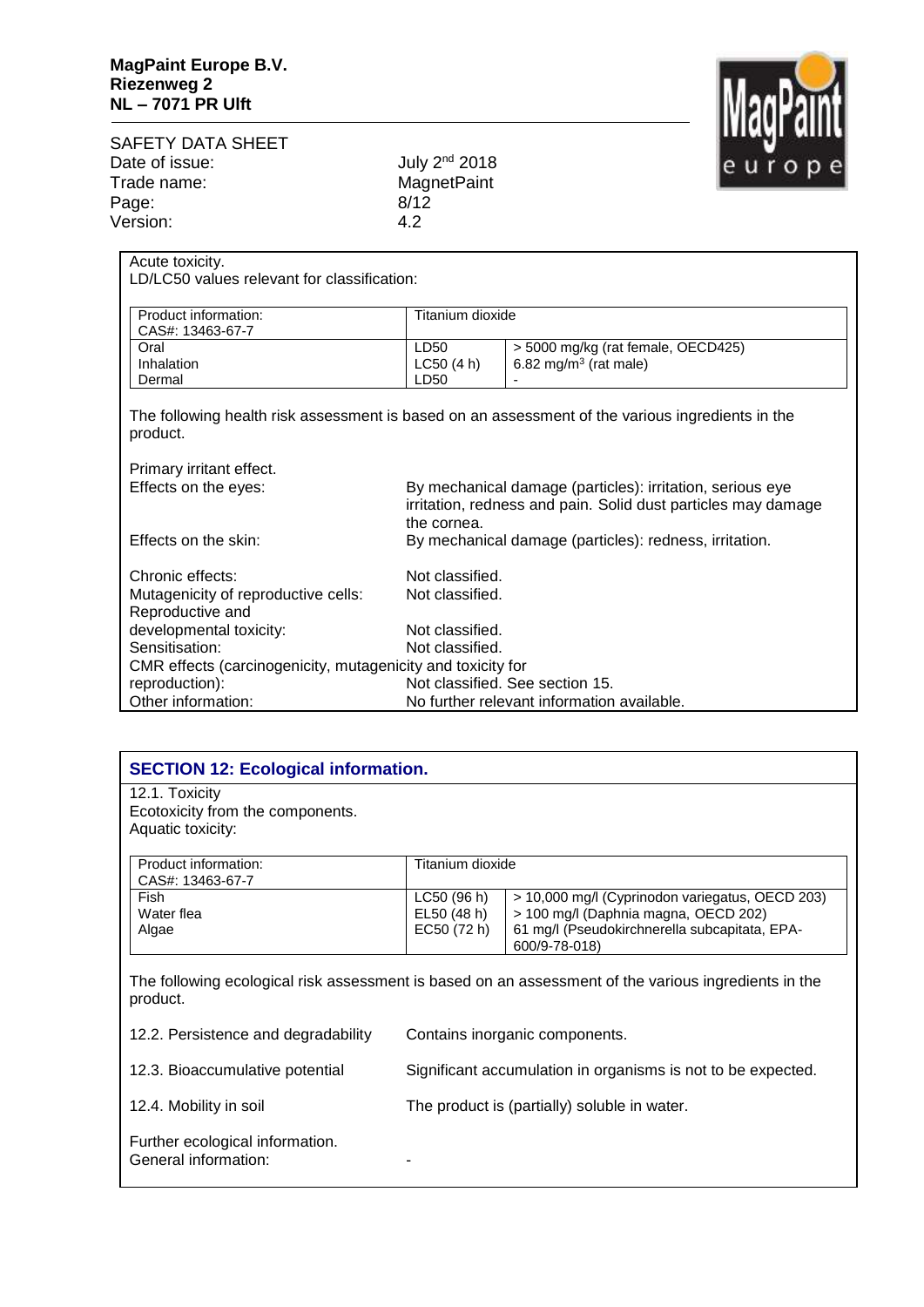

| SAFETY DATA SHEET                           |                                                                                                                                                             | .            |
|---------------------------------------------|-------------------------------------------------------------------------------------------------------------------------------------------------------------|--------------|
| Date of issue:                              | July 2 <sup>nd</sup> 2018                                                                                                                                   | le u r o p e |
| Trade name:                                 | <b>MagnetPaint</b>                                                                                                                                          |              |
| Page:                                       | 9/12                                                                                                                                                        |              |
| Version:                                    | 4.2                                                                                                                                                         |              |
| 12.5. Results of PBT and<br>vPvB assessment | The product does not meet all of the assessment criteria for<br>persistence, bioaccumulation and toxicity and hence is not<br>considered to be PBT or vPvB. |              |
| 12.6. Other adverse effects                 | Not dangerous for the ozone layer.                                                                                                                          |              |

| <b>SECTION 13: Disposal considerations.</b> |                                                                                                                                                                                                                                                                                                                                                                                                                                                 |
|---------------------------------------------|-------------------------------------------------------------------------------------------------------------------------------------------------------------------------------------------------------------------------------------------------------------------------------------------------------------------------------------------------------------------------------------------------------------------------------------------------|
| 13.1. Waste treatment methods               |                                                                                                                                                                                                                                                                                                                                                                                                                                                 |
| Product waste:                              | May be brought to a supervised incineration plant in compliance<br>with local regulations. The generation of waste should be<br>avoided or minimised wherever possible. If this is not possible,<br>destroy in an approved incineration facility, where flue gases<br>and other toxic combustion products are washed and<br>neutralised. Waste, even small quantities, should never be<br>poured down drains of discharged in surface water.    |
| Eural code for waste:                       | 08 01 12. WASTES FROM THE MANUFACTURE,<br>FORMULATION, SUPPLY AND USE (MFSU) OF COATINGS<br>(PAINTS, VARNISHES AND VITREOUS ENAMELS),<br>ADHESIVES, SEALANTS AND PRINTING INKS, wastes from<br>MFSU of adhesives and sealants (including waterproofing<br>products); waste paint and varnish other than those mentioned<br>in 08 01 11.<br>Depending on branch of industry and production process, also<br>other EURAL codes may be applicable. |
| Uncleaned packaging.                        |                                                                                                                                                                                                                                                                                                                                                                                                                                                 |
| Recommendation:                             | Disposal must be made according to official regulations. Empty<br>the packaging with care. Do not contaminate soil, water or<br>environment with the waste container. Comply with local<br>regulations with regard to the recovery or disposal of waste.                                                                                                                                                                                        |
| Eural code for packaging:                   | 20 01 27*. MUNICIPAL WASTES AND SIMILAR<br>COMMERCIAL, INDUSTRIAL AND INSTITUTIONAL WASTES<br>INCLUDING SEPARATELY COLLECTED FRACTIONS, paints,<br>inks, adhesives and resins containing dangerous substances.<br>Classified as hazardous waste.                                                                                                                                                                                                |

| <b>SECTION 14: Transport information.</b> |                                                              |
|-------------------------------------------|--------------------------------------------------------------|
| Land transport ADR/RID (cross-border).    |                                                              |
| ADR/GGVSEB class:                         |                                                              |
| Hazard identification number:             |                                                              |
| UN number:                                |                                                              |
| Packing group:                            |                                                              |
| Label:                                    |                                                              |
| Special marking:                          |                                                              |
| UN proper shipping name:                  |                                                              |
| Tunnel restriction code:                  |                                                              |
| Note:                                     | Not a dangerous good according to the transport regulations. |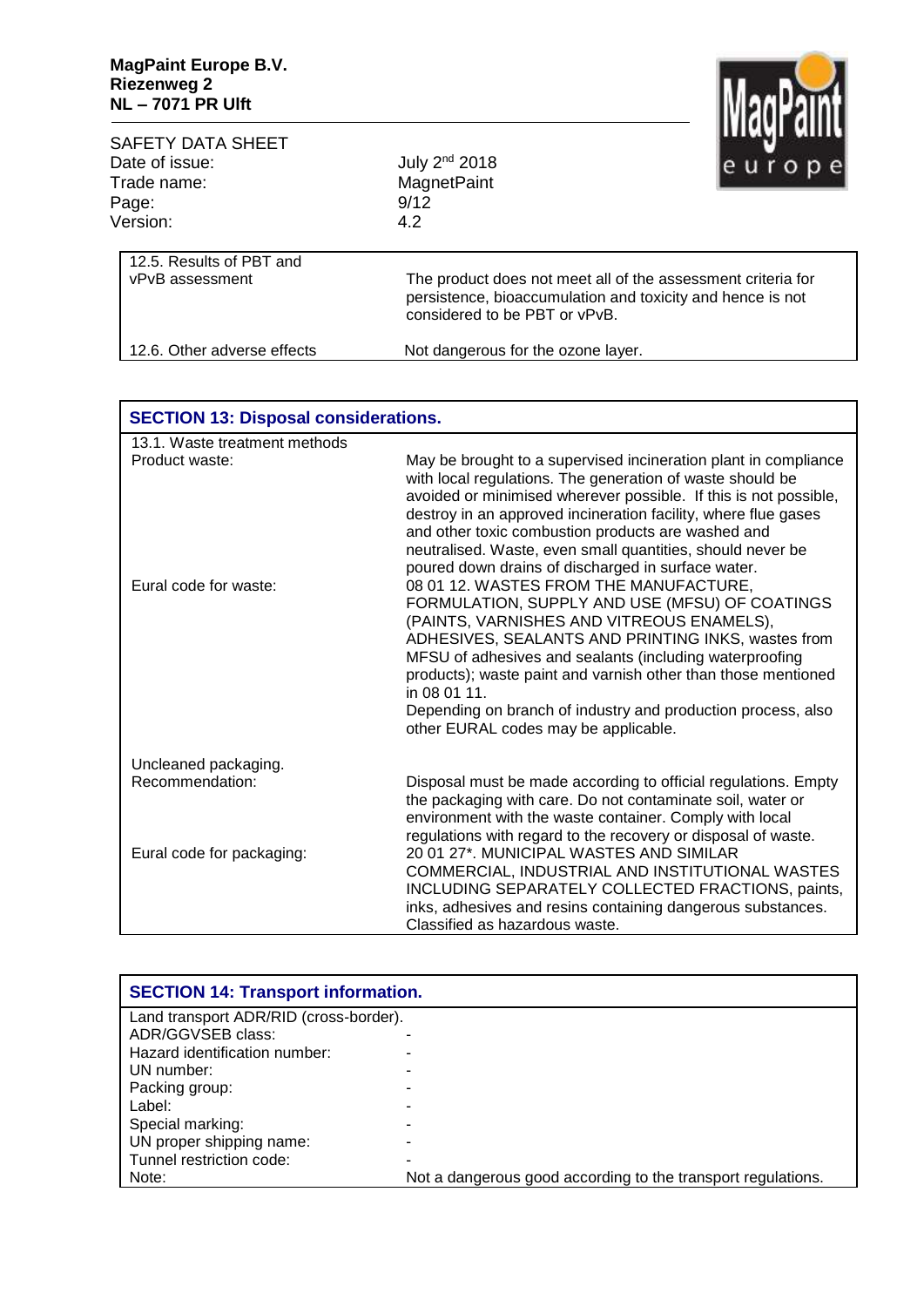## **MagPaint Europe B.V. Riezenweg 2 NL – 7071 PR Ulft**

SAFETY DATA SHEET<br>Date of issue: Trade name: MagnetPaint Page: 10/12 Version: 4.2

July 2<sup>nd</sup> 2018



| Inland shipping ADN/ADR.                                                          |       |
|-----------------------------------------------------------------------------------|-------|
| ADN/R-class:                                                                      |       |
| UN number:<br>Environmental hazards:                                              |       |
|                                                                                   |       |
| Maritime transport IMDG.                                                          |       |
| IMDG-class:                                                                       |       |
| UN number:                                                                        |       |
| Label:                                                                            |       |
| Packing group:                                                                    |       |
| Maximum quantity:                                                                 |       |
| EMS number:                                                                       |       |
| Stowage and segregation:                                                          |       |
| Marine pollutant:                                                                 |       |
| Proper shipping name:                                                             |       |
| Air transport ICAO-TI and IATA-DGR.                                               |       |
| ICAO/IATA-class:                                                                  |       |
| UN number:                                                                        |       |
| Label:                                                                            |       |
| Packing group:                                                                    |       |
| Proper shipping name:                                                             |       |
| 14.1. UN number                                                                   | Void. |
|                                                                                   |       |
| 14.2. UN proper shipping name                                                     | Void. |
| 14.3. Transport hazard class(es)                                                  | Void. |
| 14.4. Packing group                                                               | Void. |
| 14.5. Environmental hazards                                                       | Void. |
| 14.6. Special precautions for user                                                | None. |
|                                                                                   |       |
| 14.7. Transport in bulk according to Annex II of MARPOL 73/78<br>and the IBC Code | Void. |

## **1 SECTION 15: Regulatory information.**

15.1. Safety, health and environmental regulations/legislation specific for the substance or mixture National regulations: EN 71-3: Safety of toys. Reacted material complies with this standard, avoid damage in the form of scratches due to the potential release of particles. Migration of certain elements (test report 0533/3220, Eurofins Scientific/test report 007.64082/01.01 TNO Industry). Material contains less than 1.5 mg/kg of lead and less than 0.1 mg/kg of cadmium.

EU regulations and directives which affect this mixture (not yet directly or indirectly mentioned):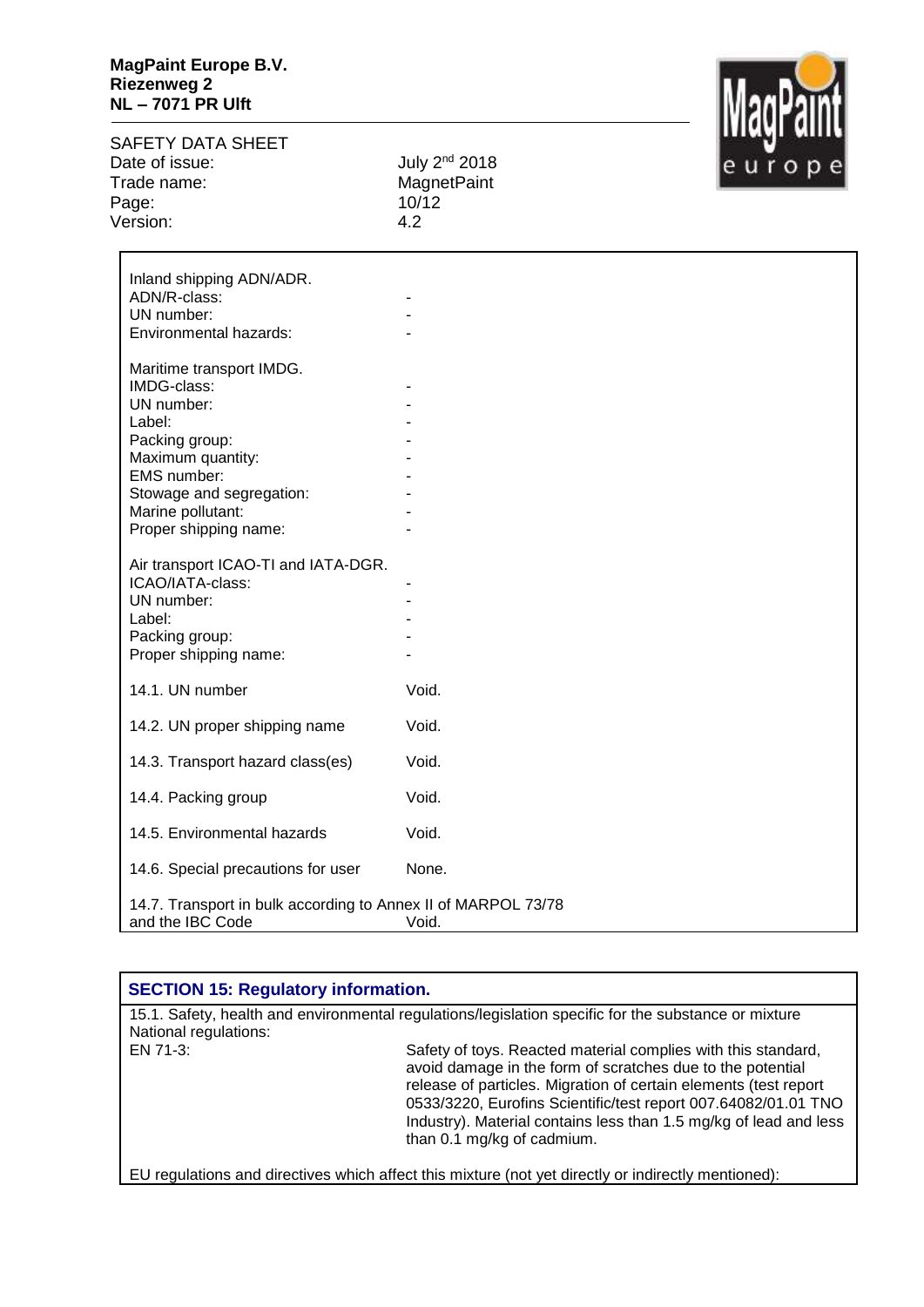

| SAFETY DATA SHEET                |                                                                                                                                                                                                                             |
|----------------------------------|-----------------------------------------------------------------------------------------------------------------------------------------------------------------------------------------------------------------------------|
| Date of issue:                   | July 2 <sup>nd</sup> 2018                                                                                                                                                                                                   |
| Trade name:                      | <b>MagnetPaint</b>                                                                                                                                                                                                          |
| Page:                            | 11/12                                                                                                                                                                                                                       |
| Version:                         | 4.2                                                                                                                                                                                                                         |
| Directive 89/686/EEC             | Personal protective equipment (is to be replaced from<br>21 April 2018 by regulation (EU) 2016/425).                                                                                                                        |
| Directive 98/24/EC               | Risks related to chemical agents at work.                                                                                                                                                                                   |
| Directive 2004/42/EC             | On the limitation of emissions of volatile organic compounds<br>due to the use of organic solvents in certain paints and<br>varnishes.<br>VOC content: nil/low.                                                             |
| <b>RAC</b>                       | Committee for Risk Assessment RAC Opinion proposing<br>harmonised classification and labelling at EU level of Titanium<br>dioxide (14 September 2017, CLH-O-0000001412-86-163/F,<br>RAC opinion Carc.2; H351 (inhalation)). |
| Regulation (EC) 2008/1272        | On classification, labelling and packaging of substances and<br>mixtures.                                                                                                                                                   |
| Regulation (EU) 2015/830         | Commission regulation of 28 May 2015 amending Regulation<br>(EC) No 1907/2006 of the European Parliament and of the<br>Council on the Registration, Evaluation, Authorisation and<br>Restriction of Chemicals (REACH).      |
| 15.2. Chemical safety assessment | A chemical safety assessment has not been carried out.                                                                                                                                                                      |

| <b>SECTION 16: Other information.</b>                                                                                                                                                                                                                                                                                                                                                                  |                                                               |                                                                                                                                                          |  |  |
|--------------------------------------------------------------------------------------------------------------------------------------------------------------------------------------------------------------------------------------------------------------------------------------------------------------------------------------------------------------------------------------------------------|---------------------------------------------------------------|----------------------------------------------------------------------------------------------------------------------------------------------------------|--|--|
| List of relevant H- and EUH-phrase(s) referred to under headings 2 and 3:                                                                                                                                                                                                                                                                                                                              | Void.                                                         |                                                                                                                                                          |  |  |
| Document history:                                                                                                                                                                                                                                                                                                                                                                                      | Printed on:<br>Previous edition:<br>Version:<br>Modification: | 2 July 2018.<br>November 7 <sup>th</sup> 2018, version 4.1.<br>4.2.<br>Update of Section 9.                                                              |  |  |
| Information source:                                                                                                                                                                                                                                                                                                                                                                                    |                                                               |                                                                                                                                                          |  |  |
| Classification according to Regulation<br>(EC) No 1272/2008:                                                                                                                                                                                                                                                                                                                                           |                                                               |                                                                                                                                                          |  |  |
| The data given here is based on current knowledge and experience. The purpose of this Safety Data<br>Sheet is to describe the products in terms of their safety requirements. The data does not signify any<br>warranty with regard to the product's properties. It is the obligation of the user to use this product with<br>care and to act in consideration of the applicable laws and legislation. |                                                               |                                                                                                                                                          |  |  |
| Magnet Paint is a trademark of MagPaint Europe B.V.                                                                                                                                                                                                                                                                                                                                                    |                                                               |                                                                                                                                                          |  |  |
| Abbreviations and acronyms:<br>ADR:                                                                                                                                                                                                                                                                                                                                                                    |                                                               | Accord européen sur le transport des marchandises dangereuses par Route<br>(European Agreement concerning the International Carriage of Dangerous        |  |  |
| RID:                                                                                                                                                                                                                                                                                                                                                                                                   | Goods by Road)<br>Dangerous Goods by Rail)                    | Règlement international concernant le transport des marchandises dangereuses<br>par chemin de fer (Regulations Concerning the International Transport of |  |  |
| IMDG:                                                                                                                                                                                                                                                                                                                                                                                                  | International Maritime Code for Dangerous Goods               |                                                                                                                                                          |  |  |
| IATA:                                                                                                                                                                                                                                                                                                                                                                                                  | International Air Transport Association                       |                                                                                                                                                          |  |  |
| IATA-DGR:                                                                                                                                                                                                                                                                                                                                                                                              | (IATA)                                                        | Dangerous Goods Regulations by the "International Air Transport Association"                                                                             |  |  |